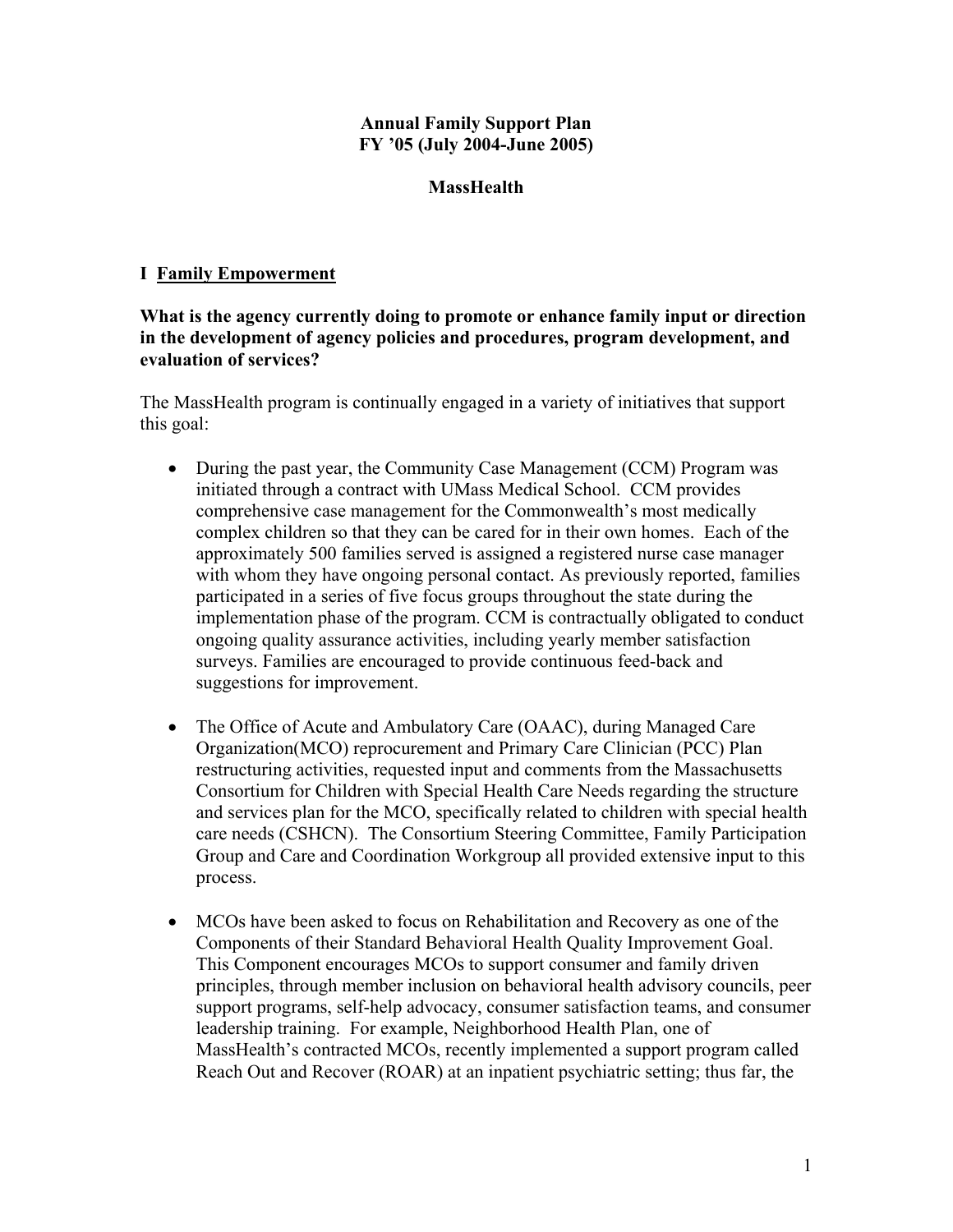Plan reports having achieved targeted levels of regular attendance, and indicates good health and satisfaction outcomes, as well as cost effectiveness of the model.

• The PCC Plan /Massachusetts Behavioral Health Plan (MBHP) has a monthly Family Advisory Council that facilitates the exchange of ideas related to the MBHP contract and vendor, discussion of relevant topics, and the solicitation of advice, recommendations and concerns. The goal of the committee is to foster quality improvement, stimulate integration of all healthcare services and improve family satisfaction with the program.

## **II Family Leadership**

### **What training opportunities does the agency currently offer to families/individuals that would enhance their repertoire of skills?**

- The Coordinated Family Focused Care (CFFC) program in the behavioral health area is a system of care initiative within the Commonwealth of Massachusetts to provide individualized, family focused, coordinated care to children and adolescents with serious emotional disturbance. The program provides support to children and their families, with the goal of maintaining the youth in the community and reducing the need for acute or residential treatment. Services are developed through a "wrap-around" planning process that results in an individualized and flexible plan for the child and family. The CFFC model includes training and hiring of Family Partners.
- The MassHealth Member Services'/ Member Education Group is involved actively in a pilot program with the advocacy organization, Health Care For All, and its "MassHealth Family Coordinating Committee" to help families with children with special needs learn about healthcare benefits under the various MassHealth coverage types and to improve their access to those benefits.

### **What new ideas or proposals would the agency initiate to give families/individuals more opportunities to develop and /or exercise their leadership skills?**

This type of activity is largely supported through the EOHHS mission agencies, such as the Department of Mental Health and Department of Mental Retardation. MassHealth staff is involved in mission agency efforts to include and seek input from families and individuals on program policy development. Most recently, MassHealth Behavioral Health Program staff were in involved in developing and drafting the Center for Medicare and Medicaid Services (CMS) "Real Change: Mental Health System Transformation"grant application that proposes to develop and implement a 3-year rehabilitation and recovery focused project that supports the evolution of consumer and family centered, directed and operated mental health Peer-Support services.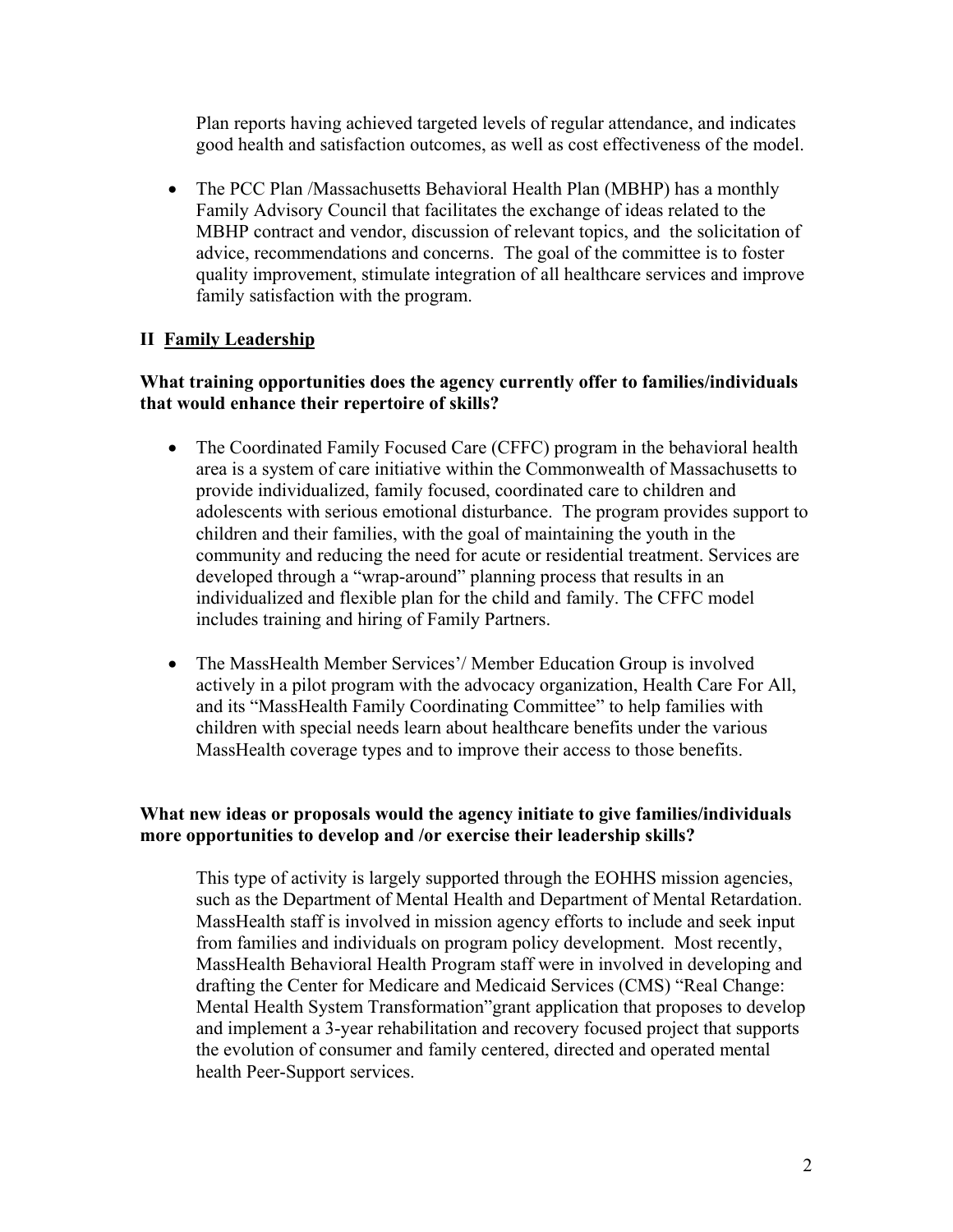### **III Family Support Resources and Funding**

#### **What are the current resources/funding that the agency allocates to family support? What are ways that the agency provides flexible funding to families that allow them to customize their services?**

- Neighborhood Health Plan, one of four MassHealth contracted managed care organizations, employs a Parent Consultant who provides information and support to NHP-enrolled MassHealth families of children with special health care needs, including linkages to a variety of parent support groups and information about resources available through special education programs in Massachusetts. The Parent Consultant also informs and educates NHP staff about the needs of their enrollees with special needs. A web based resource directory provided by the health plan also offers a link to a site called "Smart Neighbor", which was created with direct input from the Parent Consultant and provides members with a variety of community based resources and other information pertinent to issues involving disabled children.
- MassHealth behavioral health programs cover services provided by a Family Stabilization Team that is assigned to families/caregivers of members with behavioral health conditions. Clinical services included short-term flexible support to assist caregivers in stabilizing children and adolescents in their home settings. Services are provided during an episode of acute mental illness or substance abuse or after out-of-home treatment/placement. Services are used to prevent youth from requiring hospitalization, avoid readmissions, or to move effectively from hospital settings into less restrictive environments
- The CFFC model with the PCC Plan is jointly funded with collaboration between MassHealth, DSS, DMH and DOE.
- The MassHealth Personal Care Attendant (PCA) Program provides funding for members with disabilities to hire persons of their choosing to provide for their basic activities of daily living and related needs.

## **Are there new initiatives proposed to help families design individualized services and supports?**

Families are active participants in the ongoing CCM case management process. Service plans are developed at frequencies that meet the needs of the individual children, with all children having a plan developed at least once per year.

#### **IV Access to Services and Support**

**What are current examples of ways the agency is educating families on how to access services in a timely and effective manner? What are some illustrations of**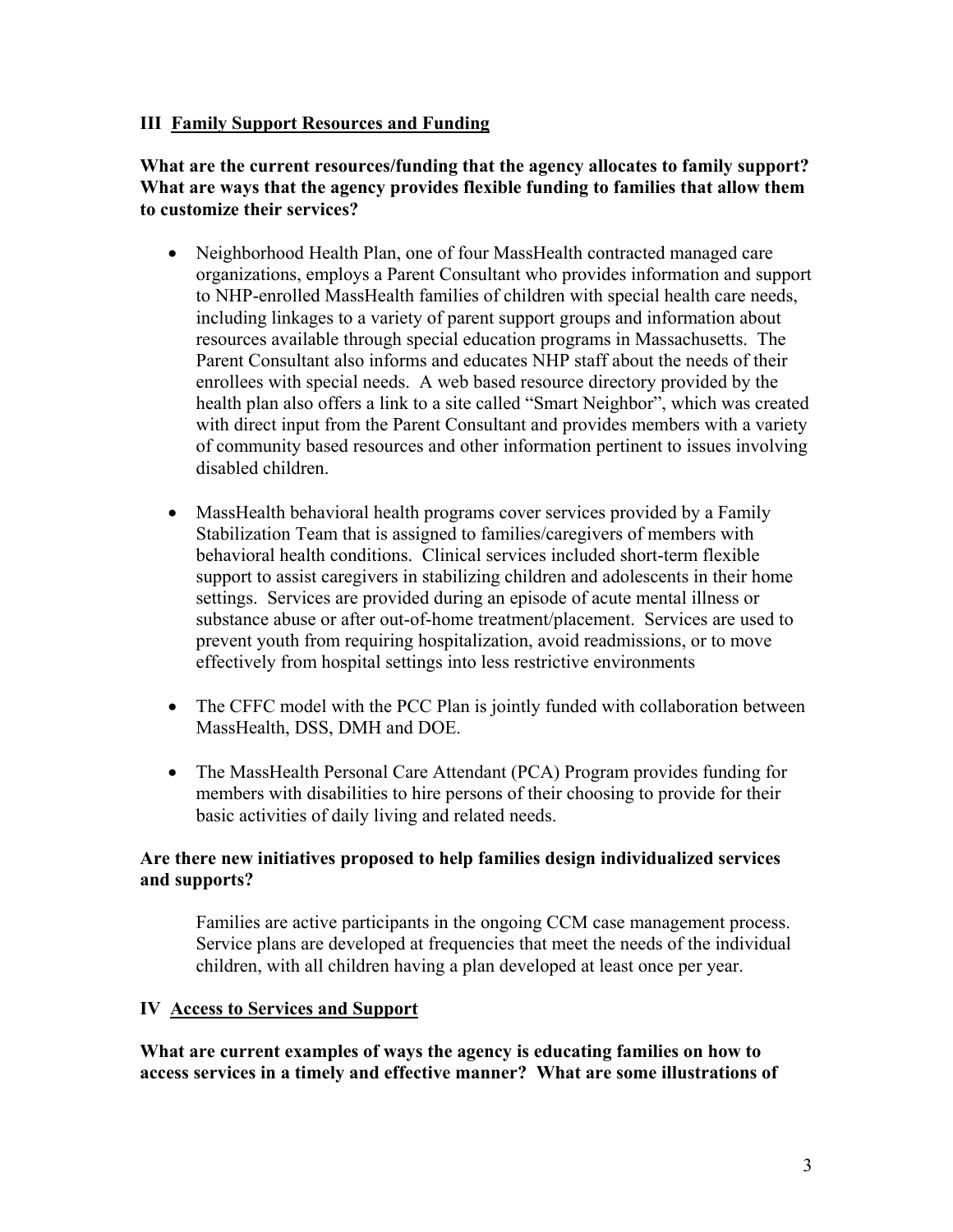### **different services and resources, which promote good access to information and referral?**

- MassHealth engages in ongoing development and distribution of flyers, brochures, member newsletters and websites containing relevant information.
- MassHealth provides notices to all members under 21 years of age by mail, upon enrollment and annually, regarding the Early and Periodic Screening Diagnosis and Treatment Services (EPSDT) that are available and how to access those services.
- The MassHealth Member Education Group staff conducts in-service training and informational programs as requested by various community and provider organizations throughout the Commonwealth, as well as other state agencies. Information regarding MassHealth benefits, eligibility requirements, managed care plan access, changes to program regulations and ways to access health care coverage is provided. Some of the organizations routinely provided this inservice training include the Head Start Program; Health Families Program; Cerebral Palsy Program agencies; The New England Coalition; homeless shelters; and the network of school nurses in the public school system.

## **What new initiative(s) will the agency undertake to promote good local access to information and resources?**

MassHealth will acquire additional capability to provide members with informational notices with the acquisition of a new Medicaid Information System. Notices will be available via telephone, e-mail and other communication technology.

# **V Culturally Competent Outreach and Support**

### **What are the current activities or services that the agency offers that ensure culturally appropriate access and supports to ethnically, culturally, and linguistically diverse families and individuals?**

- Publications that are developed for member education and outreach are produced in response to the ethnic, cultural and linguistic needs of the members.
- The Office of Acute and Ambulatory Care recently awarded hospital outpatient departments a total of \$1.1M in grants for Interpreter Services, including both linguistic and deaf and hard of hearing services.
- MassHealth currently allows MCOs to select two Plan-Specific Quality Improvement (QI) Goals, in addition to focusing on three Standard QI Goals.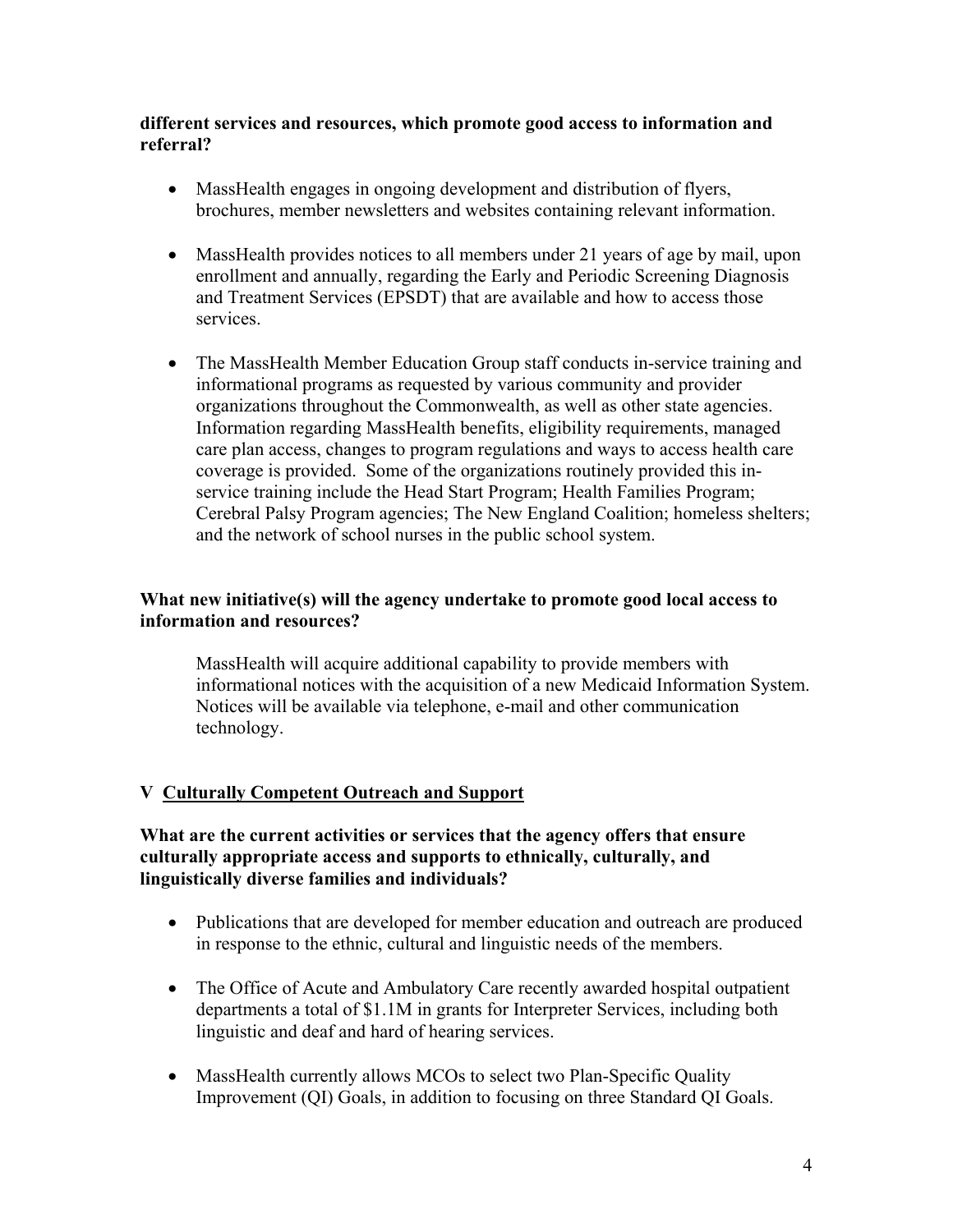Until June 30, 2004, Boston Medical Center Health Plan (BMCHP) has focused on Culturally and Linguistically Appropriate Services (CLAS) as one of its Plan-Specific Goals, and made significant strides in this area. The following delineates some of BMCHP's accomplishments to date:

- o Identified dominant ethnic/linguistic groups served, by reviewing and assessing data from several sources.
- o Conducted cross-regional member focus groups with identified dominant and emerging groups, to assess health values, attitudes, beliefs, challenges and barriers that influence members' access to care.
- o Assessed network's level of CLAS compliance and capacity to meet the needs of multi-ethnic populations by administering a CLAS survey to a subset of primary care provider sites representing 92% of the Plan's membership.
- $\circ$  Conducted comparative analysis of the results of the member focus groups and provider survey to identify correlations, which provided focus in development of the Plan's CLAS communication strategy for providers, members and BMCHP staff.
- o Conducted focus groups with Medical Interpreters representing a variety of languages/cultures.
- o Implemented CLAS communication strategies, developed based on the above, including training sessions for providers and staff, dissemination of provider and member materials, and design of provider cultural competency webpage.
- BCMHP plans to integrate CLAS strategies into other QI Goals going forward, though it no longer will focus on CLAS for the 04/05 QI cycle. Network Health(NH) selected CLAS as one of its Plan-Specific Goals for the 04/05 QI cycle. Initially, the Plan is focusing on assessing the results of a NH staff survey, to gauge baseline-employee knowledge, and will develop action plans accordingly.

## **What new ideas/initiatives will the agency propose to outreach and meet the needs of culturally diverse families and individuals?**

- MassHealth may require all MCOs to implement a CLAS QI Goal, or integrate CLAS into other QI Goals, in the future.
- The Data Warehouse will allow for enhanced assessment of racial, ethnic, gender, age and geographical data to guide delivery of services and appropriate initiatives including publications.

# **VI Interagency Collaboration**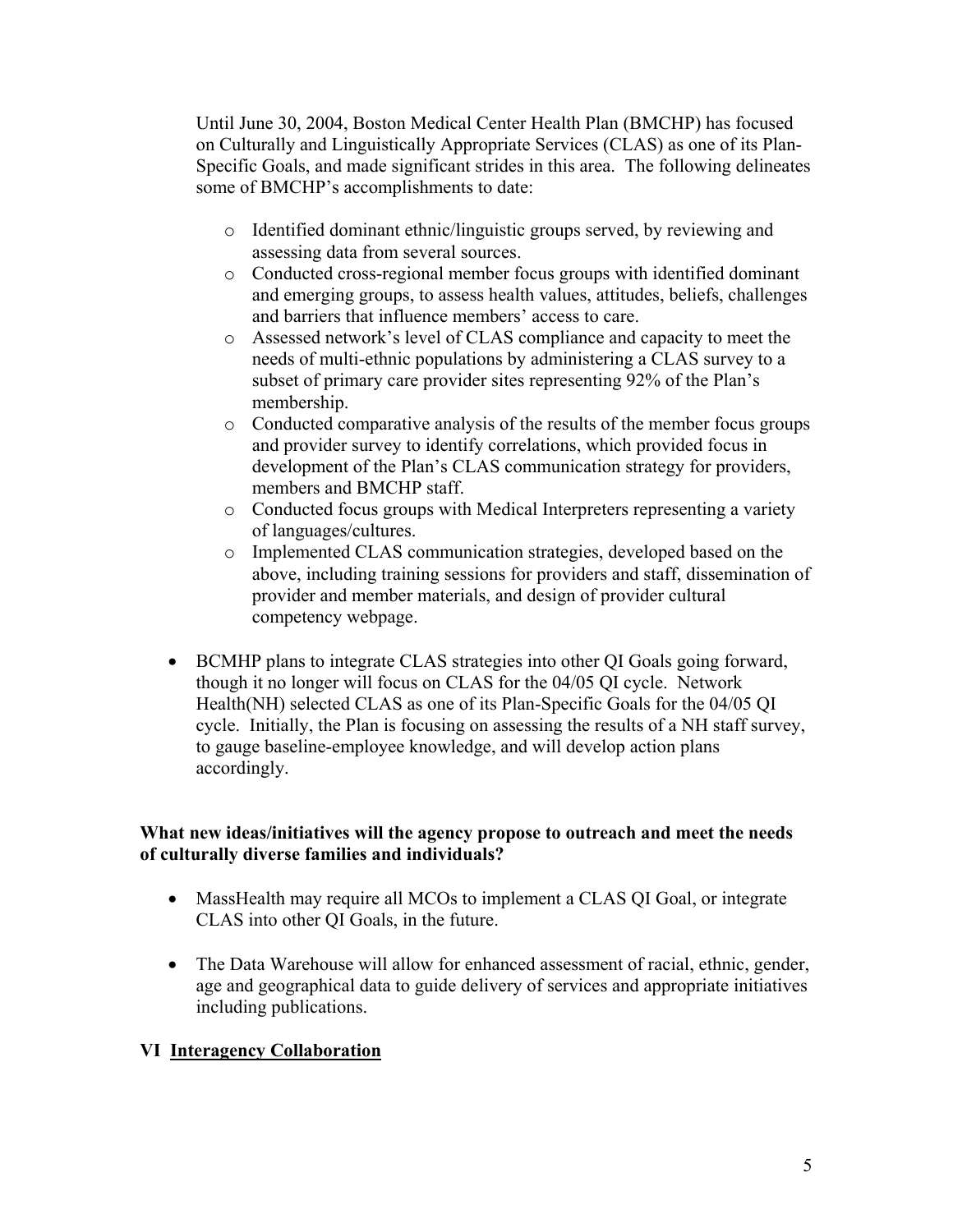**What are the current activities that the agency is collaborating with other EOHHS agencies to promote more effective service delivery and maximization of resources?** 

- Representatives of the MassHealth OAAC and the Program Policy LTC/Elder Affairs units participate in the Massachusetts Consortium for Children with Special Health Care Needs. The Consortium consists of a Family Participation Workgroup, Care Coordination Workgroup, academic institutions, health plan, providers and representatives of DPH, DMH, DPH and others.
- OAAC participates in the Governor's Children's Mental Health Commission Public Health Sub committee, the Children's Policy, Program and Project Coordinating Team, the Advisory Committee of the MA Child Psychiatry Access Project and the School Readiness Indicators Project.
- A joint meeting between many representatives of OAAC and the DPH Division of Community Health Promotion was held on July 6, 2004. This meeting was intended to afford an opportunity for information sharing on projects underway and identify potential areas for improved collaboration. The meeting was effective in facilitating dialogue and a good first step towards future partnership.
- Within the MCO Program, MCOs meet regularly along with representatives of the PCC Plan, in workgroups pertaining to each of the Standard QI Goals, Maternal and Child Health, Special Populations, and Behavioral Health. These workgroups provide a forum for MCOs to collaborate on initiatives. For example, the MCH Workgroup currently is developing a postpartum visit brochure to be distributed in pediatric provider settings. Previously, the Workgroup launched the Massachusetts Adolescent Anticipatory Guidance Public Awareness Campaign.
- MassHealth and DSS co-sponsor a pilot program to enroll children who have special health care needs and who are living in DSS foster care at the time of initial enrollment into a MassHealth contracted managed care organization. The medical pilot program provides a nurse practitioner to each enrolled child to provide and/or arrange for a full range of medical and behavioral health services to be delivered in the child's foster home or other appropriate settings when medically necessary. The nurse practitioner works with the child's DSS case manager, foster family and primary care physician to develop an individualized medical care plan and arrange for the child to obtain necessary care and services. The DSS case manager remains responsible for the delivery of social services and other non-medical supports so the provision of a full range of medical and nonmedical services is being addressed for the child. The pilot program affords an opportunity for the two state agencies to monitor and evaluate the effectiveness of targeted case management as delivered to the most medically complex MassHealth eligible children residing in the state's care and custody. The pilot is called Special Kids/Special Care and currently serves 90 children.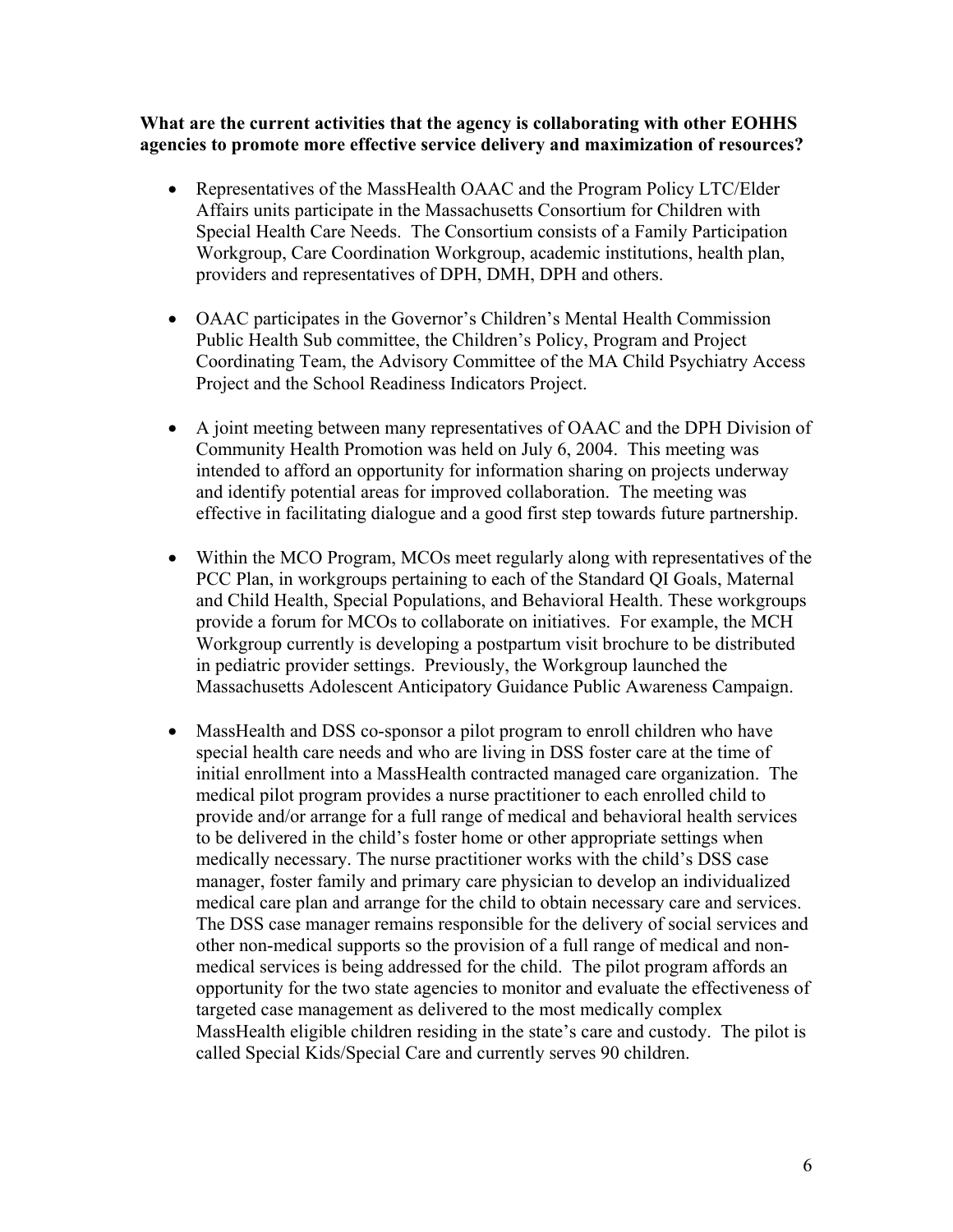• MassHealth, through its CCM contract with UMass, collaborates with all other EOHHS agencies serving the children in this program. Service plans are developed that coordinate with and supplement services provided by all of the agencies. The majority of the children are served concurrently with DSS, DPH and/or DMR.

## **What new activities or initiatives does the agency propose to demonstrate the above goals?**

- As in previous years, PCC Plan/BHP will collaborate through EOHHS and directly with DMH, DSS, DMR, DTA and DPH. During FY'05, this will involve a range of special performance incentive projects.
- For FY05, there are many family focused PCC Plan projects proposed for the MassHealth behavioral health carve-out including:
	- o Redesigning the Emergency Services Provider Network specifically to procure strengthened competencies in the delivery of child-focused and family focused services
	- o Implementing a pilot of a model of family unification services for DSS Youth and their families
	- o Developing feasibility models for the sustainable funding of consumer operated Recovery Learning Centers
	- o Establishing a Best Practices-Outcomes Measurement Advisory Council including consumer and family stakeholders
	- o Improving access to coordinated behavioral health services for homeless individuals and families
	- o Applying jointly with the Department of Mental Health for the CMS grant "Real Change: Mental Health System Transformation" to receive funding to implement a rehabilitation and recovery focused effort to support the evolution of state-wide consumer and family centered and operated support services.
- MassHealth will work with the Department of Mental Retardation and the other designated human service agencies named in the Chapter 171 legislation, to discuss and monitor progress on family support initiatives and to work collaboratively on improving and expanding family support services., In addition, we will work in cooperation with DMR and the other EOHHS agencies in support of a project held by Massachusetts Families Organizing for Change to facilitate education and awareness with individuals and families about Chapter 171, as well as support other activities related to the implementation of this legislation.
- MassHealth will work with the Department of Public Health and other EOHHS agencies to include consumers/families utilizing their services and who also have special health needs in regional emergency planning initiatives. Service providers will receive training and information about emergency personnel and resources. Families will be assisted to develop emergency health plans.